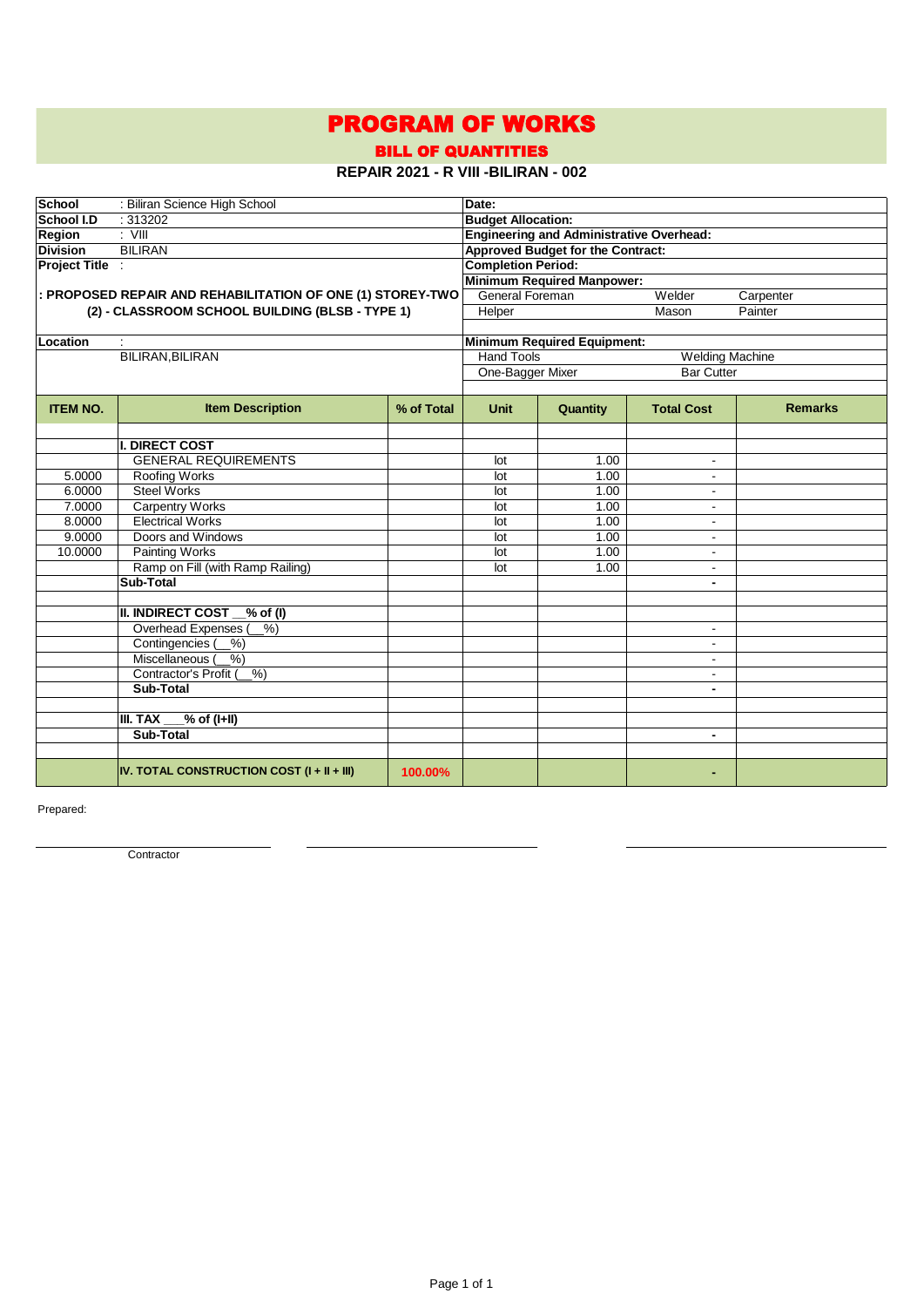## PROGRAM OF WORKS

## DETAILED COST ESTIMATE

: PROPOSED REPAIR AND REHABILITATION OF ONE (1) STOREY-TWO (2) - CLASSROOM SCHOOL BUILDING (BLSB - TYPE 1)<br>: Biliran Science High School PROJECT

SCHOOL

: BILIRAN,BILIRAN LOCATION

: DEPARTMENT OF EDUCATION OWNER

| <b>ITEM NO.</b> | <b>DESCRIPTION</b>                               | <b>UNIT</b> | QTY              | <b>UNIT COST</b><br><b>TOTAL COST</b> |              |                 | <b>GRAND TOTAL</b>       |                |
|-----------------|--------------------------------------------------|-------------|------------------|---------------------------------------|--------------|-----------------|--------------------------|----------------|
|                 |                                                  |             |                  | <b>MATERIAL</b>                       | <b>LABOR</b> | <b>MATERIAL</b> | <b>LABOR</b>             |                |
|                 | <b>GENERAL REQUIREMENTS</b>                      |             |                  |                                       |              |                 |                          |                |
|                 | Mobilization/Temporary Structures, Utilities and |             |                  |                                       |              |                 | ä,                       |                |
|                 | Services/Demobilization                          | lot         | 1.00             |                                       |              |                 |                          |                |
|                 | Safety and Health                                | lot         | 1.00             |                                       |              |                 | $\blacksquare$           | $\blacksquare$ |
|                 | <b>Project Billboard</b>                         | lot         | 1.00             |                                       |              |                 | $\sim$                   | $\omega$       |
|                 | Fire Safety Inspection Certificate (FSIC)        | lot         | 1.00             |                                       |              |                 | ä,                       | $\omega$       |
|                 | Hauling cost                                     | lot         | 1.00             |                                       |              |                 | ÷.                       | $\omega$       |
|                 | Sub-total                                        |             |                  |                                       |              |                 |                          | $\blacksquare$ |
|                 |                                                  |             |                  |                                       |              |                 |                          |                |
|                 | BLDG. NO 1: 1STRY-2CL (BLSB-TYPE1)               |             |                  |                                       |              |                 |                          |                |
| 8.0000          | <b>Roofing Works</b>                             |             |                  |                                       |              |                 |                          |                |
| 8.010           | Removal of Roofing Sheets                        | sq m        | 158.00           |                                       |              |                 | $\blacksquare$           | $\blacksquare$ |
|                 | G.I. Long-Span Roofing, Corrugated, Pre-         | lm          | 178.60           |                                       |              |                 | ÷                        |                |
|                 | Painted, 1220mm x 0.5mm BMT                      |             |                  |                                       |              |                 |                          |                |
|                 | G.I. Flashing, Preformed, Pre-Painted, 0.610m x  | pc          | 8.00             |                                       |              |                 | ä,                       |                |
|                 | 2.440m x 0.5mm BMT                               |             |                  |                                       |              |                 |                          |                |
|                 | G.I. Ridge Roll, Preformed, Pre-Painted, 0.610m  | pc          | 7.00             |                                       |              |                 | ÷                        |                |
|                 | x 2.440m x 0.5mm BMT                             |             |                  |                                       |              |                 |                          |                |
| 9.1430          | Fascia Board, Fiber Cement 12" x 8'              | pc          | 22.00            |                                       |              |                 | $\sim$                   | $\sim$         |
| 7.1040          | L 20 x 20 x 2mm                                  | kg          | 96.00            |                                       |              |                 | $\blacksquare$           | $\blacksquare$ |
| 7.1020          | L 38 x 38 x 4.5mm                                | kg          | 61.00            |                                       |              |                 | ä,                       | $\blacksquare$ |
|                 | 3" Flat head Countersunk screw                   | pc          | 380.00           |                                       |              |                 | $\blacksquare$           | $\blacksquare$ |
| 8.0900          | J-Bolt (6mm dia.)                                | pc          | 1,060.00         |                                       |              |                 | $\sim$                   | $\omega$       |
|                 | Teckscrew 2-3/4"                                 | pc          | 1,848.00         |                                       |              |                 | $\blacksquare$           | $\sim$         |
| 8.1300          | Roof Sealant                                     | L           | 4.00             |                                       |              |                 | $\tilde{\phantom{a}}$    | $\blacksquare$ |
|                 | Sub-total                                        |             |                  |                                       |              |                 |                          | $\blacksquare$ |
| 7.0000          | <b>Steel Works</b>                               |             |                  |                                       |              |                 |                          |                |
| 7.0900          | L 50 x 50 x 6mm                                  | kg          | 1,644.00         |                                       |              |                 | $\sim$                   | $\omega$       |
| 7.0200          | 2" x 4" x 1.5mm C - purlins                      | kg          | 1,047.00         |                                       |              |                 | $\blacksquare$           | $\omega$       |
| 7.1010          | L 50 x 50 x 2mm                                  | kg          | 21.00            |                                       |              |                 | $\sim$                   | $\sim$         |
| 7.1810          | Machine Bolts (10 mm dia.)                       | pc          | 240.00           |                                       |              |                 | $\blacksquare$           | $\blacksquare$ |
|                 | 12mmØ Sag Rods with Standard Nuts and            |             |                  |                                       |              |                 |                          |                |
| 7.2200          | Washers                                          | pc          | 176.00           |                                       |              |                 | ä,                       |                |
| 7.1900          | Plain Round Bar 16mmØ x 6m                       | pc          | 15.00            |                                       |              |                 |                          |                |
| 7.2000          | Turn Buckle 16 mmØ                               | pc          | 16.00            |                                       |              |                 | $\omega$                 | $\omega$       |
|                 | Anchor Bolt with Nuts and Washer, 12mmØ x        |             |                  |                                       |              |                 |                          |                |
|                 | 50mm x 300mm                                     | pc          | 40.00            |                                       |              |                 | Ĭ.                       |                |
|                 | Anchor Bolt with Nuts and Washer, 10mmØ x        |             |                  |                                       |              |                 |                          |                |
|                 | 50mm x 150mm                                     | pc          | 6.00             |                                       |              |                 | ä,                       |                |
| 7.1100          | Steel Plate 1.20m x 2.40m x 6mm thk              | pc          | 2.00             |                                       |              |                 | $\sim$                   | $\sim$         |
| 7.1200          | Steel Plate 1.20m x 2.40m x 10mm thk             |             | 0.50             |                                       |              |                 | $\blacksquare$           | $\blacksquare$ |
| 7.3600          | <b>Welding Rod</b>                               | pc          | 67.00            |                                       |              |                 | ä,                       | $\blacksquare$ |
| 13.1100         |                                                  | kg          |                  |                                       |              |                 | ä,                       | $\omega$       |
|                 | Primer, Zinc Chromate<br>Sub-total               | gal         | 5.00             |                                       |              |                 |                          | $\blacksquare$ |
| 9.0000          | <b>Carpentry Works</b>                           |             |                  |                                       |              |                 |                          |                |
|                 | Interior ceiling                                 |             |                  |                                       |              |                 |                          |                |
| 9.0100          | Removal of Ceiling                               | sq m        | 102.40<br>102.40 |                                       |              |                 |                          |                |
| 9.0500          | Plywood, Marine 1/4" x 4' x 8'                   | sq.m        | 35.00            |                                       |              |                 | $\omega$                 | $\mathbf{r}$   |
|                 | 50 mm x 50 mm Ceiling Joist                      | pc<br>bd.ft |                  |                                       |              |                 |                          |                |
|                 |                                                  |             | 198.00           |                                       |              |                 |                          |                |
|                 | 50 mm x 75 mm Ceiling Joist                      | bd.ft       | 298.00           |                                       |              |                 |                          |                |
| 9.1700          | Rough Lumber, Sun Dried, Tanguile                | bd.ft       | 496.00           |                                       |              |                 | $\blacksquare$           |                |
| 9.2100          | <b>Finishing Nails</b>                           | kg          | 2.00             |                                       |              |                 | $\blacksquare$           | $\blacksquare$ |
| 4.0400          | CWN, Assorted                                    | kg          | 10.00            |                                       |              |                 | $\blacksquare$           | $\blacksquare$ |
| 9.2200          | <b>Concrete Nails</b>                            | kg          | 2.00             |                                       |              |                 | $\blacksquare$           | $\sim$         |
| 9.1900          | Wood Preservative, Brown                         | L           | 4.00             |                                       |              |                 | $\blacksquare$           | $\blacksquare$ |
|                 | <b>Exterior Ceiling</b>                          | sq m        | 44.96            |                                       |              |                 |                          |                |
| 9.0100          | Removal of Ceiling                               | sq.m        | 44.96            |                                       |              |                 | $\blacksquare$           | $\omega$       |
| 9.0500          | Plywood, Marine 1/4" x 4' x 8'                   | pc          | 16.00            |                                       |              |                 | $\sim$                   | $\omega$       |
|                 | 50 mm x 50 mm Ceiling Joist                      | bd.ft       | 146.11           |                                       |              |                 |                          |                |
|                 | 50 mm x 75 mm Ceiling Joist                      | bd.ft       | 131.11           |                                       |              |                 |                          |                |
| 9.1700          | Rough Lumber, Sun Dried, Tanguile                | bd.ft       | 277.22           |                                       |              |                 | $\blacksquare$           | $\sim$         |
| 9.2100          | <b>Finishing Nails</b>                           | kg          | 1.00             |                                       |              |                 | $\overline{\phantom{a}}$ | $\blacksquare$ |
| 4.0400          | CWN, Assorted                                    | kg          | 5.00             |                                       |              |                 | $\blacksquare$           | $\omega$       |
| 9.2200          | Concrete Nails                                   | kg          | 1.00             |                                       |              |                 | $\omega$                 | $\omega$       |
| 9.1900          | Wood Preservative, Brown                         | L           | 2.00             |                                       |              |                 |                          | $\omega$       |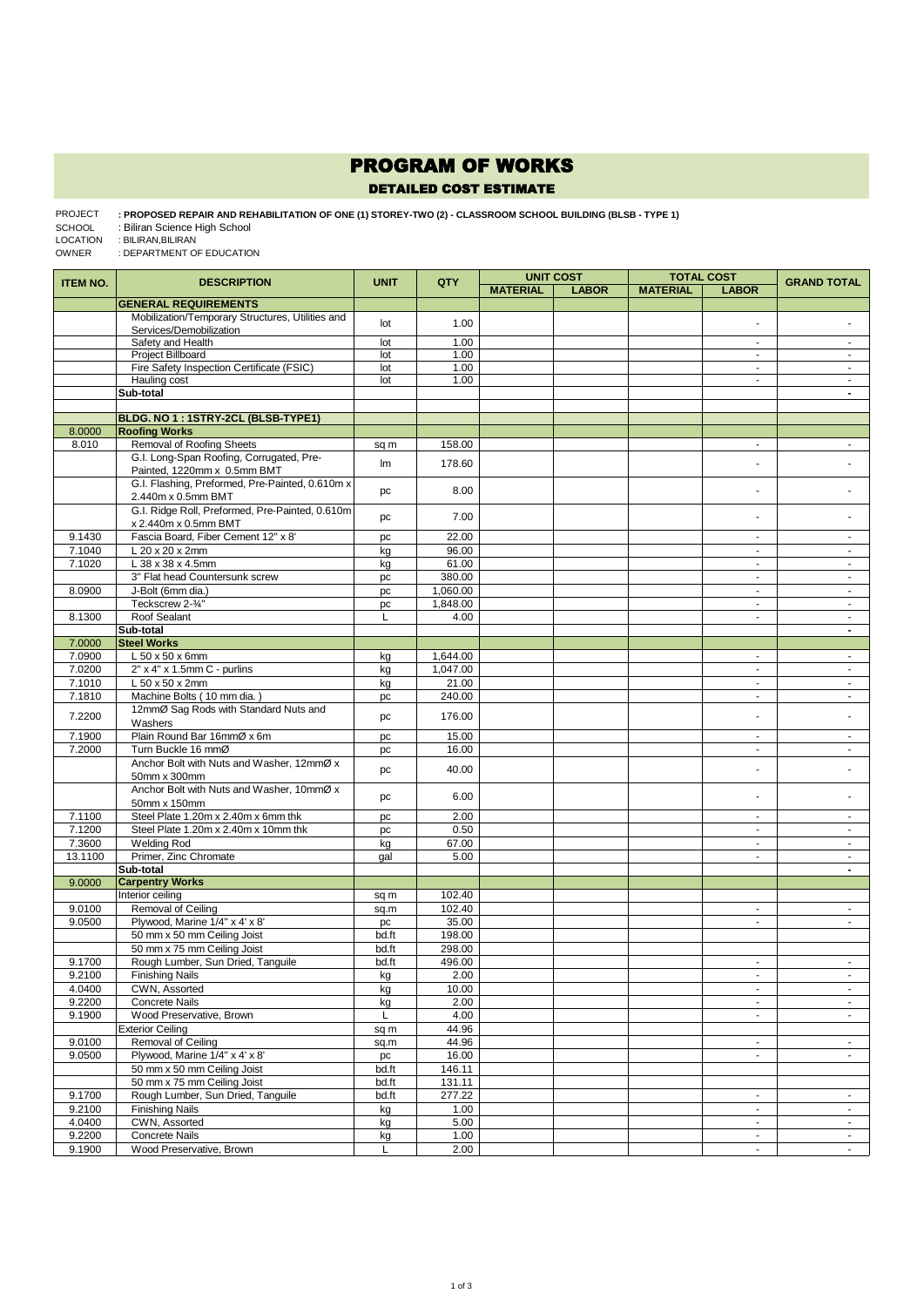| <b>ITEM NO.</b><br><b>UNIT</b><br>QTY<br><b>GRAND TOTAL</b><br><b>DESCRIPTION</b><br><b>MATERIAL</b><br><b>LABOR</b><br><b>MATERIAL</b><br><b>LABOR</b><br>25mm x 25mm x 300mm Wood slats @25mm<br>clear spacing ceiling ventilation (provide<br>3.00<br>9.1400<br>pc<br>stainless steel wire mesh inside)<br><b>Blackboards</b><br>992.00<br>9.1800<br>S4S Lumber, Kiln Dried, Tanguile<br>74.00<br>bd.ft<br>$\blacksquare$<br>$\blacksquare$<br>9.2000<br>Lawanit, 1/4" thk<br>4.00<br>pc<br>$\blacksquare$<br>$\blacksquare$<br><b>Finishing Nails</b><br>9.2100<br>1.00<br>L.<br>$\mathbf{r}$<br>kg<br>4.0400<br>CWN, Assorted<br>2.00<br>kg<br>$\blacksquare$<br>$\blacksquare$<br><b>Concrete Nails</b><br>9.2200<br>1.00<br>kg<br>ä,<br>$\omega$<br>Sub-total<br>$\blacksquare$<br><b>Electrical Works</b><br>10.0000<br>Roughing-ins<br>Electrical Conduit uPVC, 15mmØ<br>10.0100<br>24.00<br>pc<br>ä,<br>$\sim$<br>10.0490<br>RSC 20mmØ<br>1.00<br>$\omega$<br>$\omega$<br>pc<br>10.0800<br>Entrance Cap 20mm dia.<br>1.00<br>pc<br>$\blacksquare$<br>$\blacksquare$<br>Junction Box, 4" x 4" G.I.<br>10.1200<br>8.00<br>$\blacksquare$<br>pc<br>$\blacksquare$<br>10.1300<br>Utility Box, 2" x 4" G.I.<br>4.00<br>$\blacksquare$<br>pc<br>$\blacksquare$<br>Wires & Fixtures<br>3.5 mm <sup>2</sup> THHN Wire, Stranded<br>216.00<br>10.1600<br>$\omega$<br>m<br>$\sim$<br>Duplex Convenience Outlet, Grounding Type,<br>10.2700<br>4.00<br>set<br>ä,<br>20A. 250V<br>3 Single Pole Wall Switches in One Switch Plate<br>10.3200<br>2.00<br>set<br>ä,<br>(10 AMP, 230V)<br>10.3610<br>FL 1 x 40W Industrial Type<br>12.00<br>set<br>÷,<br>÷,<br>10.3310<br>Safety Switch 30A 2P<br>1.00<br>set<br>$\omega$<br>$\omega$<br>10.5500<br><b>Electrical Tape</b><br>2.00<br>pc<br>$\blacksquare$<br>$\blacksquare$<br>10.5400<br>Wall Fan, 60W, 230V, 60Hz<br>4.00<br>set<br>$\omega$<br>÷.<br>Sub-total<br>$\blacksquare$<br><b>Doors and Windows</b><br>6.0000<br>Removal of Door with Jamb<br>6.0100<br>2.00<br>set<br>$\blacksquare$<br>$\blacksquare$<br>6.0200<br>Removal of Window with Jamb<br>31.00<br>$\omega$<br>sq.m<br>$\sim$<br>6.0200<br>Removal of Window with Jamb<br>5.00<br>$\mathbf{r}$<br>sq.m<br>÷.<br>6.0600<br>Door Jamb<br>44.00<br>bd.ft<br>$\omega$<br>÷.<br>D-2, (0.90m x 2.10m) Panel Door<br>6.0330<br>2.00<br>set<br>$\sim$<br>$\sim$<br>6.2000<br>Hinges, Standard 3-1/2" x 3-1/2"<br>8.00<br>pa<br>$\omega$<br>ä,<br>6.1900<br>Entrance, Lever Lockset<br>2.00<br>set<br>$\sim$<br>$\sim$<br>6.0700<br>Window Jamb<br>bd.ft<br>203.00<br>$\blacksquare$<br>$\sim$<br>Jalousie Window with Clear Glass Blades on<br>6.1009<br>JalouPlus Type Silver Colored Frame with<br>190.00<br>sq.ft<br>ä,<br>Grilles<br>Sub-total<br>$\overline{a}$<br><b>Painting Works</b><br>13.0000<br>Concrete surfaces<br>100.00<br>sq.m<br>Neutralizer<br>2.00<br>13.0100<br>gal<br>$\sim$<br>$\sim$<br>13.0200<br>Latex, Flat<br>4.00<br>gal<br>$\blacksquare$<br>$\blacksquare$<br>4.00<br>13.0400<br>Latex, Semi Gloss<br>$\omega$<br>gal<br>$\sim$<br>1.00<br>13.0500<br>Acri Color<br>qrt<br>$\sim$<br>ä,<br><b>Interior Ceiling</b><br>102.40<br>sq.m<br>13.0600<br>Enamel, Flatwall<br>6.00<br>gal<br>$\sim$<br>$\blacksquare$<br>Enamel, Semi Gloss<br>13.0800<br>11.00<br>gal<br>٠<br>$\blacksquare$<br>13.0900<br>Paint Thinner<br>5.00<br>gal<br>ä,<br>$\blacksquare$<br><b>Exterior Ceiling</b><br>44.96<br>sq.m<br>13.0600<br>3.00<br>Enamel, Flatwall<br>gal<br>$\blacksquare$<br>$\sim$<br>Enamel, Semi Gloss<br>13.0800<br>5.00<br>gal<br>$\blacksquare$<br>$\blacksquare$<br>$\overline{\phantom{a}}$<br>$\sim$ |         |               |     |      | <b>UNIT COST</b> |  | <b>TOTAL COST</b> |  |  |
|----------------------------------------------------------------------------------------------------------------------------------------------------------------------------------------------------------------------------------------------------------------------------------------------------------------------------------------------------------------------------------------------------------------------------------------------------------------------------------------------------------------------------------------------------------------------------------------------------------------------------------------------------------------------------------------------------------------------------------------------------------------------------------------------------------------------------------------------------------------------------------------------------------------------------------------------------------------------------------------------------------------------------------------------------------------------------------------------------------------------------------------------------------------------------------------------------------------------------------------------------------------------------------------------------------------------------------------------------------------------------------------------------------------------------------------------------------------------------------------------------------------------------------------------------------------------------------------------------------------------------------------------------------------------------------------------------------------------------------------------------------------------------------------------------------------------------------------------------------------------------------------------------------------------------------------------------------------------------------------------------------------------------------------------------------------------------------------------------------------------------------------------------------------------------------------------------------------------------------------------------------------------------------------------------------------------------------------------------------------------------------------------------------------------------------------------------------------------------------------------------------------------------------------------------------------------------------------------------------------------------------------------------------------------------------------------------------------------------------------------------------------------------------------------------------------------------------------------------------------------------------------------------------------------------------------------------------------------------------------------------------------------------------------------------------------------------------------------------------------------------------------------------------------------------------------------------------------------------------------------------------------------------------------------------------------------------------------------------------------------------------------------------------------------------------------------------------------------------------------------------------------------------------------------------------------------------------------------------------------------------------------------------|---------|---------------|-----|------|------------------|--|-------------------|--|--|
|                                                                                                                                                                                                                                                                                                                                                                                                                                                                                                                                                                                                                                                                                                                                                                                                                                                                                                                                                                                                                                                                                                                                                                                                                                                                                                                                                                                                                                                                                                                                                                                                                                                                                                                                                                                                                                                                                                                                                                                                                                                                                                                                                                                                                                                                                                                                                                                                                                                                                                                                                                                                                                                                                                                                                                                                                                                                                                                                                                                                                                                                                                                                                                                                                                                                                                                                                                                                                                                                                                                                                                                                                                                    |         |               |     |      |                  |  |                   |  |  |
|                                                                                                                                                                                                                                                                                                                                                                                                                                                                                                                                                                                                                                                                                                                                                                                                                                                                                                                                                                                                                                                                                                                                                                                                                                                                                                                                                                                                                                                                                                                                                                                                                                                                                                                                                                                                                                                                                                                                                                                                                                                                                                                                                                                                                                                                                                                                                                                                                                                                                                                                                                                                                                                                                                                                                                                                                                                                                                                                                                                                                                                                                                                                                                                                                                                                                                                                                                                                                                                                                                                                                                                                                                                    |         |               |     |      |                  |  |                   |  |  |
|                                                                                                                                                                                                                                                                                                                                                                                                                                                                                                                                                                                                                                                                                                                                                                                                                                                                                                                                                                                                                                                                                                                                                                                                                                                                                                                                                                                                                                                                                                                                                                                                                                                                                                                                                                                                                                                                                                                                                                                                                                                                                                                                                                                                                                                                                                                                                                                                                                                                                                                                                                                                                                                                                                                                                                                                                                                                                                                                                                                                                                                                                                                                                                                                                                                                                                                                                                                                                                                                                                                                                                                                                                                    |         |               |     |      |                  |  |                   |  |  |
|                                                                                                                                                                                                                                                                                                                                                                                                                                                                                                                                                                                                                                                                                                                                                                                                                                                                                                                                                                                                                                                                                                                                                                                                                                                                                                                                                                                                                                                                                                                                                                                                                                                                                                                                                                                                                                                                                                                                                                                                                                                                                                                                                                                                                                                                                                                                                                                                                                                                                                                                                                                                                                                                                                                                                                                                                                                                                                                                                                                                                                                                                                                                                                                                                                                                                                                                                                                                                                                                                                                                                                                                                                                    |         |               |     |      |                  |  |                   |  |  |
|                                                                                                                                                                                                                                                                                                                                                                                                                                                                                                                                                                                                                                                                                                                                                                                                                                                                                                                                                                                                                                                                                                                                                                                                                                                                                                                                                                                                                                                                                                                                                                                                                                                                                                                                                                                                                                                                                                                                                                                                                                                                                                                                                                                                                                                                                                                                                                                                                                                                                                                                                                                                                                                                                                                                                                                                                                                                                                                                                                                                                                                                                                                                                                                                                                                                                                                                                                                                                                                                                                                                                                                                                                                    |         |               |     |      |                  |  |                   |  |  |
|                                                                                                                                                                                                                                                                                                                                                                                                                                                                                                                                                                                                                                                                                                                                                                                                                                                                                                                                                                                                                                                                                                                                                                                                                                                                                                                                                                                                                                                                                                                                                                                                                                                                                                                                                                                                                                                                                                                                                                                                                                                                                                                                                                                                                                                                                                                                                                                                                                                                                                                                                                                                                                                                                                                                                                                                                                                                                                                                                                                                                                                                                                                                                                                                                                                                                                                                                                                                                                                                                                                                                                                                                                                    |         |               |     |      |                  |  |                   |  |  |
|                                                                                                                                                                                                                                                                                                                                                                                                                                                                                                                                                                                                                                                                                                                                                                                                                                                                                                                                                                                                                                                                                                                                                                                                                                                                                                                                                                                                                                                                                                                                                                                                                                                                                                                                                                                                                                                                                                                                                                                                                                                                                                                                                                                                                                                                                                                                                                                                                                                                                                                                                                                                                                                                                                                                                                                                                                                                                                                                                                                                                                                                                                                                                                                                                                                                                                                                                                                                                                                                                                                                                                                                                                                    |         |               |     |      |                  |  |                   |  |  |
|                                                                                                                                                                                                                                                                                                                                                                                                                                                                                                                                                                                                                                                                                                                                                                                                                                                                                                                                                                                                                                                                                                                                                                                                                                                                                                                                                                                                                                                                                                                                                                                                                                                                                                                                                                                                                                                                                                                                                                                                                                                                                                                                                                                                                                                                                                                                                                                                                                                                                                                                                                                                                                                                                                                                                                                                                                                                                                                                                                                                                                                                                                                                                                                                                                                                                                                                                                                                                                                                                                                                                                                                                                                    |         |               |     |      |                  |  |                   |  |  |
|                                                                                                                                                                                                                                                                                                                                                                                                                                                                                                                                                                                                                                                                                                                                                                                                                                                                                                                                                                                                                                                                                                                                                                                                                                                                                                                                                                                                                                                                                                                                                                                                                                                                                                                                                                                                                                                                                                                                                                                                                                                                                                                                                                                                                                                                                                                                                                                                                                                                                                                                                                                                                                                                                                                                                                                                                                                                                                                                                                                                                                                                                                                                                                                                                                                                                                                                                                                                                                                                                                                                                                                                                                                    |         |               |     |      |                  |  |                   |  |  |
|                                                                                                                                                                                                                                                                                                                                                                                                                                                                                                                                                                                                                                                                                                                                                                                                                                                                                                                                                                                                                                                                                                                                                                                                                                                                                                                                                                                                                                                                                                                                                                                                                                                                                                                                                                                                                                                                                                                                                                                                                                                                                                                                                                                                                                                                                                                                                                                                                                                                                                                                                                                                                                                                                                                                                                                                                                                                                                                                                                                                                                                                                                                                                                                                                                                                                                                                                                                                                                                                                                                                                                                                                                                    |         |               |     |      |                  |  |                   |  |  |
|                                                                                                                                                                                                                                                                                                                                                                                                                                                                                                                                                                                                                                                                                                                                                                                                                                                                                                                                                                                                                                                                                                                                                                                                                                                                                                                                                                                                                                                                                                                                                                                                                                                                                                                                                                                                                                                                                                                                                                                                                                                                                                                                                                                                                                                                                                                                                                                                                                                                                                                                                                                                                                                                                                                                                                                                                                                                                                                                                                                                                                                                                                                                                                                                                                                                                                                                                                                                                                                                                                                                                                                                                                                    |         |               |     |      |                  |  |                   |  |  |
|                                                                                                                                                                                                                                                                                                                                                                                                                                                                                                                                                                                                                                                                                                                                                                                                                                                                                                                                                                                                                                                                                                                                                                                                                                                                                                                                                                                                                                                                                                                                                                                                                                                                                                                                                                                                                                                                                                                                                                                                                                                                                                                                                                                                                                                                                                                                                                                                                                                                                                                                                                                                                                                                                                                                                                                                                                                                                                                                                                                                                                                                                                                                                                                                                                                                                                                                                                                                                                                                                                                                                                                                                                                    |         |               |     |      |                  |  |                   |  |  |
|                                                                                                                                                                                                                                                                                                                                                                                                                                                                                                                                                                                                                                                                                                                                                                                                                                                                                                                                                                                                                                                                                                                                                                                                                                                                                                                                                                                                                                                                                                                                                                                                                                                                                                                                                                                                                                                                                                                                                                                                                                                                                                                                                                                                                                                                                                                                                                                                                                                                                                                                                                                                                                                                                                                                                                                                                                                                                                                                                                                                                                                                                                                                                                                                                                                                                                                                                                                                                                                                                                                                                                                                                                                    |         |               |     |      |                  |  |                   |  |  |
|                                                                                                                                                                                                                                                                                                                                                                                                                                                                                                                                                                                                                                                                                                                                                                                                                                                                                                                                                                                                                                                                                                                                                                                                                                                                                                                                                                                                                                                                                                                                                                                                                                                                                                                                                                                                                                                                                                                                                                                                                                                                                                                                                                                                                                                                                                                                                                                                                                                                                                                                                                                                                                                                                                                                                                                                                                                                                                                                                                                                                                                                                                                                                                                                                                                                                                                                                                                                                                                                                                                                                                                                                                                    |         |               |     |      |                  |  |                   |  |  |
|                                                                                                                                                                                                                                                                                                                                                                                                                                                                                                                                                                                                                                                                                                                                                                                                                                                                                                                                                                                                                                                                                                                                                                                                                                                                                                                                                                                                                                                                                                                                                                                                                                                                                                                                                                                                                                                                                                                                                                                                                                                                                                                                                                                                                                                                                                                                                                                                                                                                                                                                                                                                                                                                                                                                                                                                                                                                                                                                                                                                                                                                                                                                                                                                                                                                                                                                                                                                                                                                                                                                                                                                                                                    |         |               |     |      |                  |  |                   |  |  |
|                                                                                                                                                                                                                                                                                                                                                                                                                                                                                                                                                                                                                                                                                                                                                                                                                                                                                                                                                                                                                                                                                                                                                                                                                                                                                                                                                                                                                                                                                                                                                                                                                                                                                                                                                                                                                                                                                                                                                                                                                                                                                                                                                                                                                                                                                                                                                                                                                                                                                                                                                                                                                                                                                                                                                                                                                                                                                                                                                                                                                                                                                                                                                                                                                                                                                                                                                                                                                                                                                                                                                                                                                                                    |         |               |     |      |                  |  |                   |  |  |
|                                                                                                                                                                                                                                                                                                                                                                                                                                                                                                                                                                                                                                                                                                                                                                                                                                                                                                                                                                                                                                                                                                                                                                                                                                                                                                                                                                                                                                                                                                                                                                                                                                                                                                                                                                                                                                                                                                                                                                                                                                                                                                                                                                                                                                                                                                                                                                                                                                                                                                                                                                                                                                                                                                                                                                                                                                                                                                                                                                                                                                                                                                                                                                                                                                                                                                                                                                                                                                                                                                                                                                                                                                                    |         |               |     |      |                  |  |                   |  |  |
|                                                                                                                                                                                                                                                                                                                                                                                                                                                                                                                                                                                                                                                                                                                                                                                                                                                                                                                                                                                                                                                                                                                                                                                                                                                                                                                                                                                                                                                                                                                                                                                                                                                                                                                                                                                                                                                                                                                                                                                                                                                                                                                                                                                                                                                                                                                                                                                                                                                                                                                                                                                                                                                                                                                                                                                                                                                                                                                                                                                                                                                                                                                                                                                                                                                                                                                                                                                                                                                                                                                                                                                                                                                    |         |               |     |      |                  |  |                   |  |  |
|                                                                                                                                                                                                                                                                                                                                                                                                                                                                                                                                                                                                                                                                                                                                                                                                                                                                                                                                                                                                                                                                                                                                                                                                                                                                                                                                                                                                                                                                                                                                                                                                                                                                                                                                                                                                                                                                                                                                                                                                                                                                                                                                                                                                                                                                                                                                                                                                                                                                                                                                                                                                                                                                                                                                                                                                                                                                                                                                                                                                                                                                                                                                                                                                                                                                                                                                                                                                                                                                                                                                                                                                                                                    |         |               |     |      |                  |  |                   |  |  |
|                                                                                                                                                                                                                                                                                                                                                                                                                                                                                                                                                                                                                                                                                                                                                                                                                                                                                                                                                                                                                                                                                                                                                                                                                                                                                                                                                                                                                                                                                                                                                                                                                                                                                                                                                                                                                                                                                                                                                                                                                                                                                                                                                                                                                                                                                                                                                                                                                                                                                                                                                                                                                                                                                                                                                                                                                                                                                                                                                                                                                                                                                                                                                                                                                                                                                                                                                                                                                                                                                                                                                                                                                                                    |         |               |     |      |                  |  |                   |  |  |
|                                                                                                                                                                                                                                                                                                                                                                                                                                                                                                                                                                                                                                                                                                                                                                                                                                                                                                                                                                                                                                                                                                                                                                                                                                                                                                                                                                                                                                                                                                                                                                                                                                                                                                                                                                                                                                                                                                                                                                                                                                                                                                                                                                                                                                                                                                                                                                                                                                                                                                                                                                                                                                                                                                                                                                                                                                                                                                                                                                                                                                                                                                                                                                                                                                                                                                                                                                                                                                                                                                                                                                                                                                                    |         |               |     |      |                  |  |                   |  |  |
|                                                                                                                                                                                                                                                                                                                                                                                                                                                                                                                                                                                                                                                                                                                                                                                                                                                                                                                                                                                                                                                                                                                                                                                                                                                                                                                                                                                                                                                                                                                                                                                                                                                                                                                                                                                                                                                                                                                                                                                                                                                                                                                                                                                                                                                                                                                                                                                                                                                                                                                                                                                                                                                                                                                                                                                                                                                                                                                                                                                                                                                                                                                                                                                                                                                                                                                                                                                                                                                                                                                                                                                                                                                    |         |               |     |      |                  |  |                   |  |  |
|                                                                                                                                                                                                                                                                                                                                                                                                                                                                                                                                                                                                                                                                                                                                                                                                                                                                                                                                                                                                                                                                                                                                                                                                                                                                                                                                                                                                                                                                                                                                                                                                                                                                                                                                                                                                                                                                                                                                                                                                                                                                                                                                                                                                                                                                                                                                                                                                                                                                                                                                                                                                                                                                                                                                                                                                                                                                                                                                                                                                                                                                                                                                                                                                                                                                                                                                                                                                                                                                                                                                                                                                                                                    |         |               |     |      |                  |  |                   |  |  |
|                                                                                                                                                                                                                                                                                                                                                                                                                                                                                                                                                                                                                                                                                                                                                                                                                                                                                                                                                                                                                                                                                                                                                                                                                                                                                                                                                                                                                                                                                                                                                                                                                                                                                                                                                                                                                                                                                                                                                                                                                                                                                                                                                                                                                                                                                                                                                                                                                                                                                                                                                                                                                                                                                                                                                                                                                                                                                                                                                                                                                                                                                                                                                                                                                                                                                                                                                                                                                                                                                                                                                                                                                                                    |         |               |     |      |                  |  |                   |  |  |
|                                                                                                                                                                                                                                                                                                                                                                                                                                                                                                                                                                                                                                                                                                                                                                                                                                                                                                                                                                                                                                                                                                                                                                                                                                                                                                                                                                                                                                                                                                                                                                                                                                                                                                                                                                                                                                                                                                                                                                                                                                                                                                                                                                                                                                                                                                                                                                                                                                                                                                                                                                                                                                                                                                                                                                                                                                                                                                                                                                                                                                                                                                                                                                                                                                                                                                                                                                                                                                                                                                                                                                                                                                                    |         |               |     |      |                  |  |                   |  |  |
|                                                                                                                                                                                                                                                                                                                                                                                                                                                                                                                                                                                                                                                                                                                                                                                                                                                                                                                                                                                                                                                                                                                                                                                                                                                                                                                                                                                                                                                                                                                                                                                                                                                                                                                                                                                                                                                                                                                                                                                                                                                                                                                                                                                                                                                                                                                                                                                                                                                                                                                                                                                                                                                                                                                                                                                                                                                                                                                                                                                                                                                                                                                                                                                                                                                                                                                                                                                                                                                                                                                                                                                                                                                    |         |               |     |      |                  |  |                   |  |  |
|                                                                                                                                                                                                                                                                                                                                                                                                                                                                                                                                                                                                                                                                                                                                                                                                                                                                                                                                                                                                                                                                                                                                                                                                                                                                                                                                                                                                                                                                                                                                                                                                                                                                                                                                                                                                                                                                                                                                                                                                                                                                                                                                                                                                                                                                                                                                                                                                                                                                                                                                                                                                                                                                                                                                                                                                                                                                                                                                                                                                                                                                                                                                                                                                                                                                                                                                                                                                                                                                                                                                                                                                                                                    |         |               |     |      |                  |  |                   |  |  |
|                                                                                                                                                                                                                                                                                                                                                                                                                                                                                                                                                                                                                                                                                                                                                                                                                                                                                                                                                                                                                                                                                                                                                                                                                                                                                                                                                                                                                                                                                                                                                                                                                                                                                                                                                                                                                                                                                                                                                                                                                                                                                                                                                                                                                                                                                                                                                                                                                                                                                                                                                                                                                                                                                                                                                                                                                                                                                                                                                                                                                                                                                                                                                                                                                                                                                                                                                                                                                                                                                                                                                                                                                                                    |         |               |     |      |                  |  |                   |  |  |
|                                                                                                                                                                                                                                                                                                                                                                                                                                                                                                                                                                                                                                                                                                                                                                                                                                                                                                                                                                                                                                                                                                                                                                                                                                                                                                                                                                                                                                                                                                                                                                                                                                                                                                                                                                                                                                                                                                                                                                                                                                                                                                                                                                                                                                                                                                                                                                                                                                                                                                                                                                                                                                                                                                                                                                                                                                                                                                                                                                                                                                                                                                                                                                                                                                                                                                                                                                                                                                                                                                                                                                                                                                                    |         |               |     |      |                  |  |                   |  |  |
|                                                                                                                                                                                                                                                                                                                                                                                                                                                                                                                                                                                                                                                                                                                                                                                                                                                                                                                                                                                                                                                                                                                                                                                                                                                                                                                                                                                                                                                                                                                                                                                                                                                                                                                                                                                                                                                                                                                                                                                                                                                                                                                                                                                                                                                                                                                                                                                                                                                                                                                                                                                                                                                                                                                                                                                                                                                                                                                                                                                                                                                                                                                                                                                                                                                                                                                                                                                                                                                                                                                                                                                                                                                    |         |               |     |      |                  |  |                   |  |  |
|                                                                                                                                                                                                                                                                                                                                                                                                                                                                                                                                                                                                                                                                                                                                                                                                                                                                                                                                                                                                                                                                                                                                                                                                                                                                                                                                                                                                                                                                                                                                                                                                                                                                                                                                                                                                                                                                                                                                                                                                                                                                                                                                                                                                                                                                                                                                                                                                                                                                                                                                                                                                                                                                                                                                                                                                                                                                                                                                                                                                                                                                                                                                                                                                                                                                                                                                                                                                                                                                                                                                                                                                                                                    |         |               |     |      |                  |  |                   |  |  |
|                                                                                                                                                                                                                                                                                                                                                                                                                                                                                                                                                                                                                                                                                                                                                                                                                                                                                                                                                                                                                                                                                                                                                                                                                                                                                                                                                                                                                                                                                                                                                                                                                                                                                                                                                                                                                                                                                                                                                                                                                                                                                                                                                                                                                                                                                                                                                                                                                                                                                                                                                                                                                                                                                                                                                                                                                                                                                                                                                                                                                                                                                                                                                                                                                                                                                                                                                                                                                                                                                                                                                                                                                                                    |         |               |     |      |                  |  |                   |  |  |
|                                                                                                                                                                                                                                                                                                                                                                                                                                                                                                                                                                                                                                                                                                                                                                                                                                                                                                                                                                                                                                                                                                                                                                                                                                                                                                                                                                                                                                                                                                                                                                                                                                                                                                                                                                                                                                                                                                                                                                                                                                                                                                                                                                                                                                                                                                                                                                                                                                                                                                                                                                                                                                                                                                                                                                                                                                                                                                                                                                                                                                                                                                                                                                                                                                                                                                                                                                                                                                                                                                                                                                                                                                                    |         |               |     |      |                  |  |                   |  |  |
|                                                                                                                                                                                                                                                                                                                                                                                                                                                                                                                                                                                                                                                                                                                                                                                                                                                                                                                                                                                                                                                                                                                                                                                                                                                                                                                                                                                                                                                                                                                                                                                                                                                                                                                                                                                                                                                                                                                                                                                                                                                                                                                                                                                                                                                                                                                                                                                                                                                                                                                                                                                                                                                                                                                                                                                                                                                                                                                                                                                                                                                                                                                                                                                                                                                                                                                                                                                                                                                                                                                                                                                                                                                    |         |               |     |      |                  |  |                   |  |  |
|                                                                                                                                                                                                                                                                                                                                                                                                                                                                                                                                                                                                                                                                                                                                                                                                                                                                                                                                                                                                                                                                                                                                                                                                                                                                                                                                                                                                                                                                                                                                                                                                                                                                                                                                                                                                                                                                                                                                                                                                                                                                                                                                                                                                                                                                                                                                                                                                                                                                                                                                                                                                                                                                                                                                                                                                                                                                                                                                                                                                                                                                                                                                                                                                                                                                                                                                                                                                                                                                                                                                                                                                                                                    |         |               |     |      |                  |  |                   |  |  |
|                                                                                                                                                                                                                                                                                                                                                                                                                                                                                                                                                                                                                                                                                                                                                                                                                                                                                                                                                                                                                                                                                                                                                                                                                                                                                                                                                                                                                                                                                                                                                                                                                                                                                                                                                                                                                                                                                                                                                                                                                                                                                                                                                                                                                                                                                                                                                                                                                                                                                                                                                                                                                                                                                                                                                                                                                                                                                                                                                                                                                                                                                                                                                                                                                                                                                                                                                                                                                                                                                                                                                                                                                                                    |         |               |     |      |                  |  |                   |  |  |
|                                                                                                                                                                                                                                                                                                                                                                                                                                                                                                                                                                                                                                                                                                                                                                                                                                                                                                                                                                                                                                                                                                                                                                                                                                                                                                                                                                                                                                                                                                                                                                                                                                                                                                                                                                                                                                                                                                                                                                                                                                                                                                                                                                                                                                                                                                                                                                                                                                                                                                                                                                                                                                                                                                                                                                                                                                                                                                                                                                                                                                                                                                                                                                                                                                                                                                                                                                                                                                                                                                                                                                                                                                                    |         |               |     |      |                  |  |                   |  |  |
|                                                                                                                                                                                                                                                                                                                                                                                                                                                                                                                                                                                                                                                                                                                                                                                                                                                                                                                                                                                                                                                                                                                                                                                                                                                                                                                                                                                                                                                                                                                                                                                                                                                                                                                                                                                                                                                                                                                                                                                                                                                                                                                                                                                                                                                                                                                                                                                                                                                                                                                                                                                                                                                                                                                                                                                                                                                                                                                                                                                                                                                                                                                                                                                                                                                                                                                                                                                                                                                                                                                                                                                                                                                    |         |               |     |      |                  |  |                   |  |  |
|                                                                                                                                                                                                                                                                                                                                                                                                                                                                                                                                                                                                                                                                                                                                                                                                                                                                                                                                                                                                                                                                                                                                                                                                                                                                                                                                                                                                                                                                                                                                                                                                                                                                                                                                                                                                                                                                                                                                                                                                                                                                                                                                                                                                                                                                                                                                                                                                                                                                                                                                                                                                                                                                                                                                                                                                                                                                                                                                                                                                                                                                                                                                                                                                                                                                                                                                                                                                                                                                                                                                                                                                                                                    |         |               |     |      |                  |  |                   |  |  |
|                                                                                                                                                                                                                                                                                                                                                                                                                                                                                                                                                                                                                                                                                                                                                                                                                                                                                                                                                                                                                                                                                                                                                                                                                                                                                                                                                                                                                                                                                                                                                                                                                                                                                                                                                                                                                                                                                                                                                                                                                                                                                                                                                                                                                                                                                                                                                                                                                                                                                                                                                                                                                                                                                                                                                                                                                                                                                                                                                                                                                                                                                                                                                                                                                                                                                                                                                                                                                                                                                                                                                                                                                                                    |         |               |     |      |                  |  |                   |  |  |
|                                                                                                                                                                                                                                                                                                                                                                                                                                                                                                                                                                                                                                                                                                                                                                                                                                                                                                                                                                                                                                                                                                                                                                                                                                                                                                                                                                                                                                                                                                                                                                                                                                                                                                                                                                                                                                                                                                                                                                                                                                                                                                                                                                                                                                                                                                                                                                                                                                                                                                                                                                                                                                                                                                                                                                                                                                                                                                                                                                                                                                                                                                                                                                                                                                                                                                                                                                                                                                                                                                                                                                                                                                                    |         |               |     |      |                  |  |                   |  |  |
|                                                                                                                                                                                                                                                                                                                                                                                                                                                                                                                                                                                                                                                                                                                                                                                                                                                                                                                                                                                                                                                                                                                                                                                                                                                                                                                                                                                                                                                                                                                                                                                                                                                                                                                                                                                                                                                                                                                                                                                                                                                                                                                                                                                                                                                                                                                                                                                                                                                                                                                                                                                                                                                                                                                                                                                                                                                                                                                                                                                                                                                                                                                                                                                                                                                                                                                                                                                                                                                                                                                                                                                                                                                    |         |               |     |      |                  |  |                   |  |  |
|                                                                                                                                                                                                                                                                                                                                                                                                                                                                                                                                                                                                                                                                                                                                                                                                                                                                                                                                                                                                                                                                                                                                                                                                                                                                                                                                                                                                                                                                                                                                                                                                                                                                                                                                                                                                                                                                                                                                                                                                                                                                                                                                                                                                                                                                                                                                                                                                                                                                                                                                                                                                                                                                                                                                                                                                                                                                                                                                                                                                                                                                                                                                                                                                                                                                                                                                                                                                                                                                                                                                                                                                                                                    |         |               |     |      |                  |  |                   |  |  |
|                                                                                                                                                                                                                                                                                                                                                                                                                                                                                                                                                                                                                                                                                                                                                                                                                                                                                                                                                                                                                                                                                                                                                                                                                                                                                                                                                                                                                                                                                                                                                                                                                                                                                                                                                                                                                                                                                                                                                                                                                                                                                                                                                                                                                                                                                                                                                                                                                                                                                                                                                                                                                                                                                                                                                                                                                                                                                                                                                                                                                                                                                                                                                                                                                                                                                                                                                                                                                                                                                                                                                                                                                                                    |         |               |     |      |                  |  |                   |  |  |
|                                                                                                                                                                                                                                                                                                                                                                                                                                                                                                                                                                                                                                                                                                                                                                                                                                                                                                                                                                                                                                                                                                                                                                                                                                                                                                                                                                                                                                                                                                                                                                                                                                                                                                                                                                                                                                                                                                                                                                                                                                                                                                                                                                                                                                                                                                                                                                                                                                                                                                                                                                                                                                                                                                                                                                                                                                                                                                                                                                                                                                                                                                                                                                                                                                                                                                                                                                                                                                                                                                                                                                                                                                                    |         |               |     |      |                  |  |                   |  |  |
|                                                                                                                                                                                                                                                                                                                                                                                                                                                                                                                                                                                                                                                                                                                                                                                                                                                                                                                                                                                                                                                                                                                                                                                                                                                                                                                                                                                                                                                                                                                                                                                                                                                                                                                                                                                                                                                                                                                                                                                                                                                                                                                                                                                                                                                                                                                                                                                                                                                                                                                                                                                                                                                                                                                                                                                                                                                                                                                                                                                                                                                                                                                                                                                                                                                                                                                                                                                                                                                                                                                                                                                                                                                    |         |               |     |      |                  |  |                   |  |  |
|                                                                                                                                                                                                                                                                                                                                                                                                                                                                                                                                                                                                                                                                                                                                                                                                                                                                                                                                                                                                                                                                                                                                                                                                                                                                                                                                                                                                                                                                                                                                                                                                                                                                                                                                                                                                                                                                                                                                                                                                                                                                                                                                                                                                                                                                                                                                                                                                                                                                                                                                                                                                                                                                                                                                                                                                                                                                                                                                                                                                                                                                                                                                                                                                                                                                                                                                                                                                                                                                                                                                                                                                                                                    |         |               |     |      |                  |  |                   |  |  |
|                                                                                                                                                                                                                                                                                                                                                                                                                                                                                                                                                                                                                                                                                                                                                                                                                                                                                                                                                                                                                                                                                                                                                                                                                                                                                                                                                                                                                                                                                                                                                                                                                                                                                                                                                                                                                                                                                                                                                                                                                                                                                                                                                                                                                                                                                                                                                                                                                                                                                                                                                                                                                                                                                                                                                                                                                                                                                                                                                                                                                                                                                                                                                                                                                                                                                                                                                                                                                                                                                                                                                                                                                                                    |         |               |     |      |                  |  |                   |  |  |
|                                                                                                                                                                                                                                                                                                                                                                                                                                                                                                                                                                                                                                                                                                                                                                                                                                                                                                                                                                                                                                                                                                                                                                                                                                                                                                                                                                                                                                                                                                                                                                                                                                                                                                                                                                                                                                                                                                                                                                                                                                                                                                                                                                                                                                                                                                                                                                                                                                                                                                                                                                                                                                                                                                                                                                                                                                                                                                                                                                                                                                                                                                                                                                                                                                                                                                                                                                                                                                                                                                                                                                                                                                                    |         |               |     |      |                  |  |                   |  |  |
|                                                                                                                                                                                                                                                                                                                                                                                                                                                                                                                                                                                                                                                                                                                                                                                                                                                                                                                                                                                                                                                                                                                                                                                                                                                                                                                                                                                                                                                                                                                                                                                                                                                                                                                                                                                                                                                                                                                                                                                                                                                                                                                                                                                                                                                                                                                                                                                                                                                                                                                                                                                                                                                                                                                                                                                                                                                                                                                                                                                                                                                                                                                                                                                                                                                                                                                                                                                                                                                                                                                                                                                                                                                    |         |               |     |      |                  |  |                   |  |  |
|                                                                                                                                                                                                                                                                                                                                                                                                                                                                                                                                                                                                                                                                                                                                                                                                                                                                                                                                                                                                                                                                                                                                                                                                                                                                                                                                                                                                                                                                                                                                                                                                                                                                                                                                                                                                                                                                                                                                                                                                                                                                                                                                                                                                                                                                                                                                                                                                                                                                                                                                                                                                                                                                                                                                                                                                                                                                                                                                                                                                                                                                                                                                                                                                                                                                                                                                                                                                                                                                                                                                                                                                                                                    | 13.0900 | Paint Thinner | gal | 2.00 |                  |  |                   |  |  |